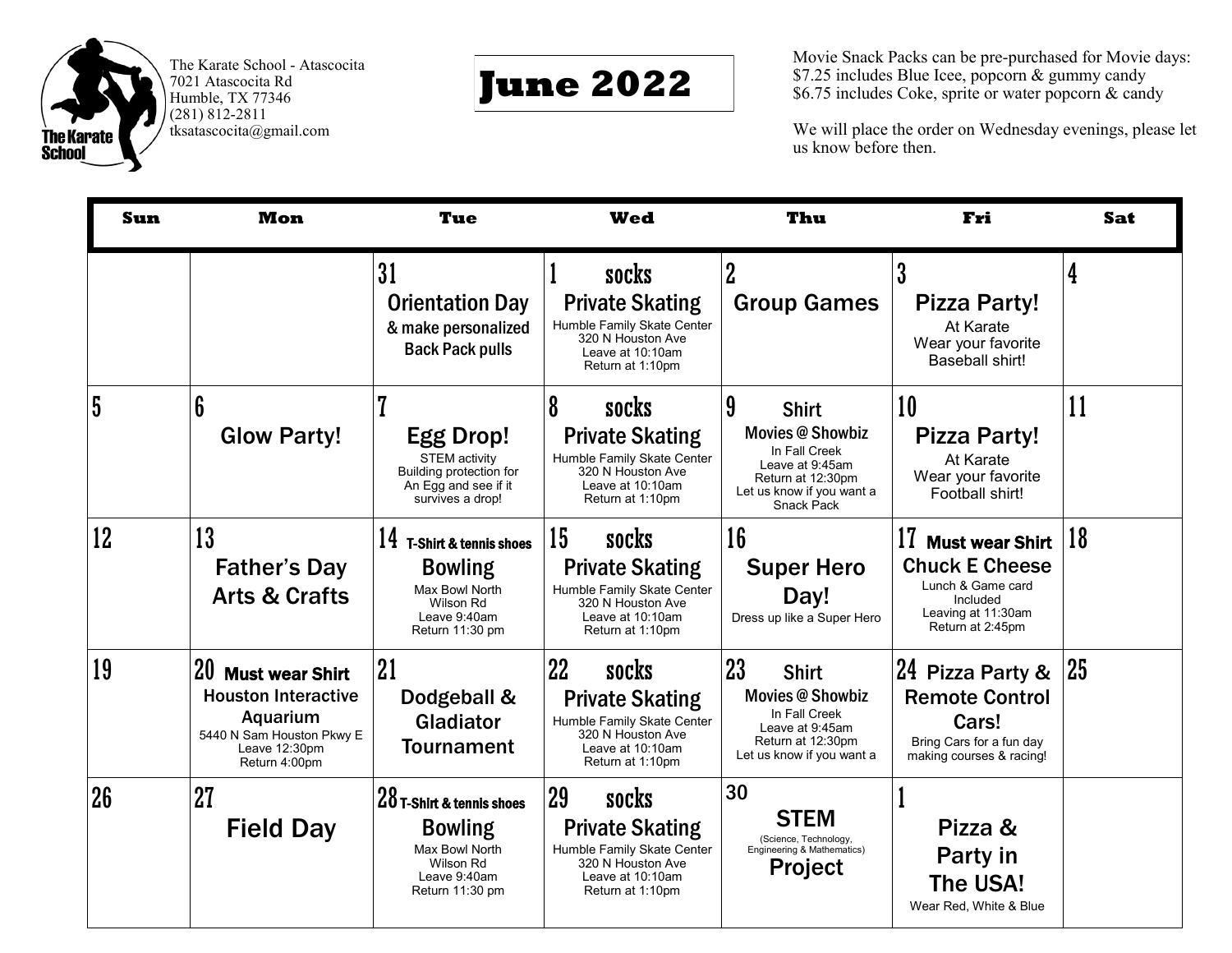

The Karate School - Atascocita 7021 Atascocita Rd Humble, TX 77346 (281) 812-2811 tksatascocita@gmail.com

## **July 2022**

Movie Snack Packs can be pre-purchased for Movie days: \$7.25 includes Blue Icee, popcorn & gummy candy \$6.75 includes Coke, sprite or water popcorn & candy

We will place the order on Wednesday evenings, please let us know before then.

| Sun | <b>Mon</b>                                                                                      | Tue                                                                                                                         | <b>Wed</b>                                                                                                                       | Thu                                                                                                                                                      | Fri                                                                                 | <b>Sat</b>     |
|-----|-------------------------------------------------------------------------------------------------|-----------------------------------------------------------------------------------------------------------------------------|----------------------------------------------------------------------------------------------------------------------------------|----------------------------------------------------------------------------------------------------------------------------------------------------------|-------------------------------------------------------------------------------------|----------------|
|     |                                                                                                 |                                                                                                                             |                                                                                                                                  |                                                                                                                                                          | Pizza &<br>Party in The USA!                                                        | $\overline{2}$ |
| 3   | 4<br><b>Closed</b>                                                                              | 5<br>Group Games &<br><b>Dodgeball</b><br><b>Tournament</b>                                                                 | 6<br>socks<br><b>Private Skating</b><br>Humble Family Skate Center<br>320 N Houston Ave<br>Leave at 10:10am<br>Return at 1:10pm  | 7<br><b>Shirt</b><br><b>Movies @ Showbiz</b><br>In Fall Creek<br>Leave at 9:45am<br>Return at 12:30pm<br>Let us know if you want a<br><b>Snack Pack</b>  | 8<br><b>Pizza Party!</b><br>At Karate                                               | 9              |
| 10  | 11<br><b>Magician</b><br>At TKS in Fall Creek                                                   | 12<br><b>T-Shirt &amp; tennis shoes</b><br><b>Bowling</b><br>Max Bowl North<br>Wilson Rd<br>Leave 9:40am<br>Return 11:30 pm | 13<br>socks<br><b>Private Skating</b><br>Humble Family Skate Center<br>320 N Houston Ave<br>Leave at 10:10am<br>Return at 1:10pm | 14<br><b>STEM Project</b><br>(Science, Technology,<br>Engineering & Mathematics)<br><b>Make Cloud</b><br>Dough                                           | 15<br><b>Pizza Party!</b><br>At Karate<br>Crazy Sock Day!                           | 16             |
| 17  | 18<br><b>Christmas in</b><br>July!!<br>Wear Christmas PJs or<br><b>Favorite Christmas shirt</b> | 19<br><b>Board Breaking</b><br><b>Clinic</b><br>Break real boards!                                                          | 20<br>socks<br><b>Private Skating</b><br>Humble Family Skate Center<br>320 N Houston Ave<br>Leave at 10:10am<br>Return at 1:10pm | 21<br><b>Shirt</b><br><b>Movies @ Showbiz</b><br>In Fall Creek<br>Leave at 9:45am<br>Return at 12:30pm<br>Let us know if you want a<br><b>Snack Pack</b> | 22<br>Carnival Day!<br>At TKS in Atascocita<br>Leave at 10:30am<br>Return at 3:30pm | 23             |
| 24  | 25<br><b>School</b><br><b>Tournament</b>                                                        | 26<br>T-Shirt & tennis shoes<br><b>Bowling</b><br>Max Bowl North<br>Wilson Rd<br>Leave 9:40am<br>Return 11:30 pm            | 27<br>socks<br><b>Private Skating</b><br>Humble Family Skate Center<br>320 N Houston Ave<br>Leave at 10:10am<br>Return at 1:10pm | 28<br><b>STEM</b><br>(Science, Technology,<br>Engineering & Mathematics)<br>Project                                                                      | 29<br><b>Pizza Party!</b><br>At Karate<br>Hat Day!                                  | 30             |
| 31  |                                                                                                 |                                                                                                                             |                                                                                                                                  |                                                                                                                                                          |                                                                                     |                |